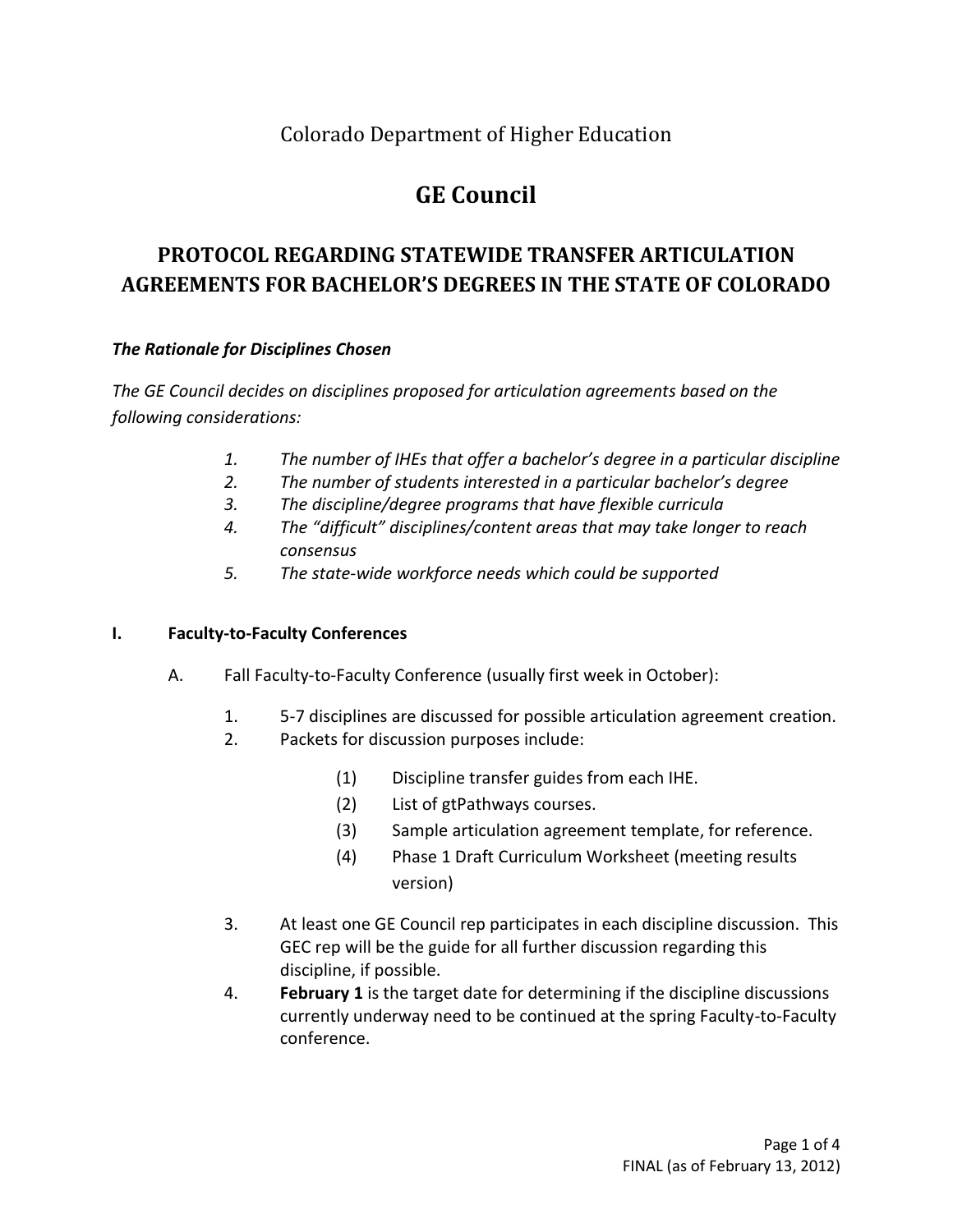- B. Spring Faculty-to-Faculty Conference (usually in April):
	- 1. Discipline discussions from fall Faculty-to-Faculty are continued, when necessary, and the Protocol Phases are followed; or new disciplines are discussed for possible articulation agreement creation.
	- 2. At least one GE Council rep participates in each discipline discussion. This GEC rep will be the guide for all further discussion regarding this discipline, if possible.
	- 3. **September 1** is the target date for determining if the discipline discussions currently underway need to be continued at the fall Faculty– to-Faculty conference

### **II. Phase 1: Curriculum Worksheet Creation & Verification**

- A. Notes from each discipline discussion at the Faculty-to-Faculty conference are given to DHE.
- B. DHE creates a Phase 1 DRAFT Curriculum Worksheet from the discipline notes and sends the notes with this Phase 1 DRAFT Curriculum Worksheet to the respective Faculty-to-Faculty participants for verification that the Phase 1 DRAFT Curriculum Worksheet accurately reflects their conference conversation. **(Timeline: within one week of the Faculty-to-Faculty conference.)**
- C. When the Faculty-to-Faculty discipline group has verified the Phase 1 DRAFT Curriculum Worksheet, the Phase 1 DRAFT Curriculum Worksheet becomes a Phase 1 VERIFIED Curriculum Worksheet (Version 1). **(Timeline: within 3-4 weeks of receiving the Phase 1 DRAFT Curriculum Worksheet.)**
- D. With GE Council assistance, DHE circulates, for identification of any additional issues, the notes and the Phase 1 VERIFIED Curriculum Worksheet (V. 1) to all IHEs who offer the respective degree but did not participate in the Faculty-to-Faculty discussions.
- E. Any additional issues identified by the non-participating IHEs are added by DHE to the Phase 1 VERIFIED Curriculum Worksheet (V.1), which is revised to Version 2. GE Council reviews Phase 1 VERIFIED Curriculum Worksheet (Version 2).
	- 1. If there are unresolved issues, discussions continue among Faculty-to-Faculty participants, under the guidance of their GE Council rep. If no resolution is obtained during these discussions, the discussions will continue at the next Faculty-to-Faculty conference. (**February 1 and September 1** are target dates for identification by Faculty-to-Faculty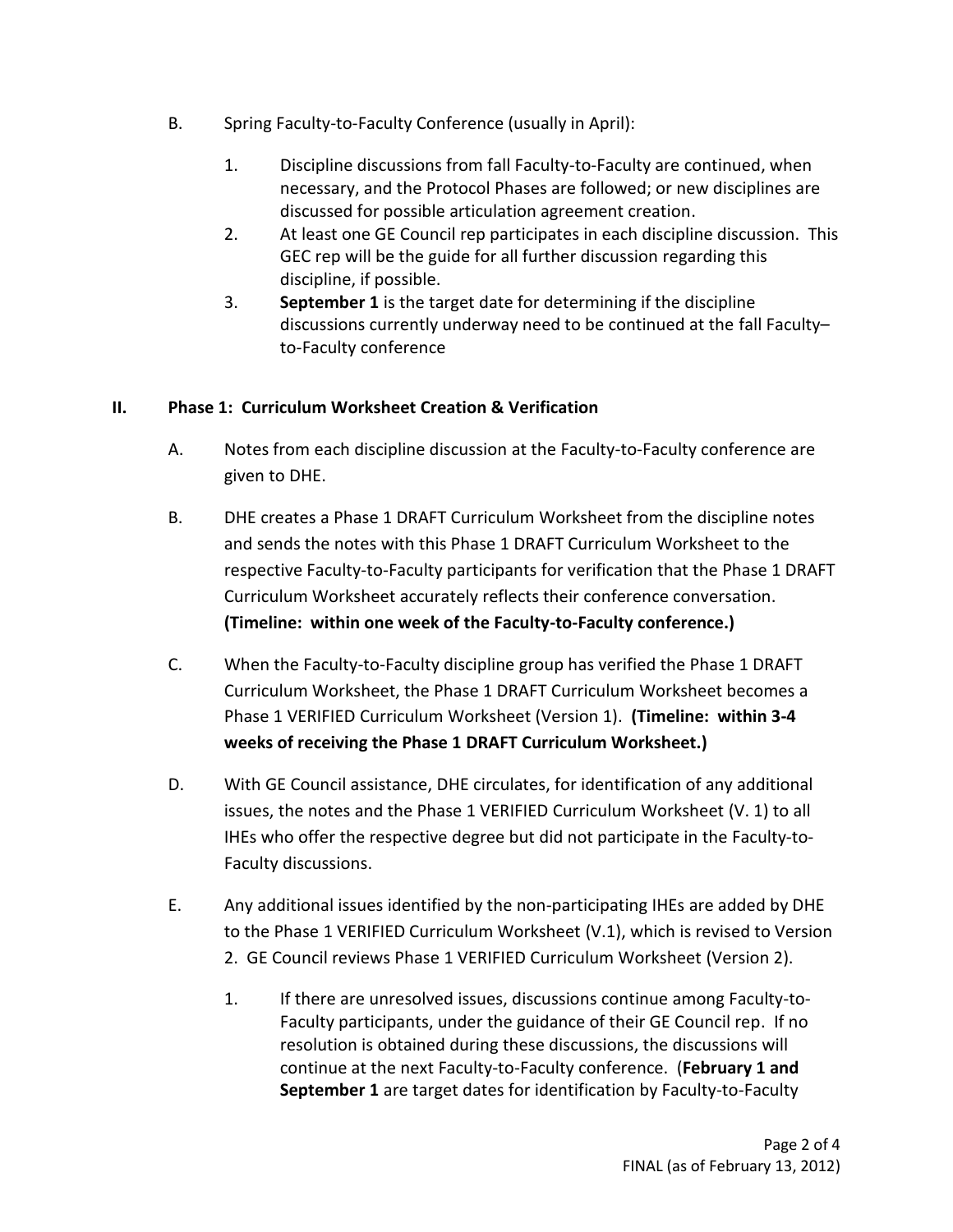discipline groups and GE Council of any such issues.)

- 2. If agreement is achieved, the VERIFIED Curriculum Worksheet (V.2) is revised by DHE to reflect a new version number. The revised VERIFIED Curriculum Worksheet (Version 3) then proceeds to Phase 2: Initial Comprehensive Institutional Review.
- F. If the discipline discussions at the Faculty-to-Faculty conference did not result in adequate agreement for starting the articulation agreement process (draft curriculum worksheet), discussions will continue under guidance of the GE Council rep with possible continuation at the next Faculty-to-Faculty conference.

#### **III. Phase 2: Initial Comprehensive Institutional Review (ICIR)**

- A. DHE converts the Phase 1 VERIFIED Curriculum Worksheet (V.3) to a Phase 2 "Issues-resolved" Worksheet.
- B. GE Council members facilitate an initial comprehensive institutional review (ICIR) of the Phase 2 Issues-resolved Worksheet. **(Timeline: one meeting cycle, 3-4 weeks.)**
	- 1. Each campus has its own protocol for conducting the campus review; however, GE Council suggests the following departments:
		- a) Department that offers the degree including the Dean and Dept Chair
		- b) Transfer department
		- c) College administrators
		- d) Academic advisors
		- e) Registrars
		- f) Legal department (if deemed necessary by the IHE)
	- 2. GE Council members report to the Council on the progress of the ICIR at the next GE Council meeting.
	- 3. If consensus is reached with the IHEs and GE Council, the Phase 2 "Issuesresolved" Worksheet continues on to Phase 3: Draft Agreement – Final Review.
	- 4. If consensus is not reached with the IHEs and GE Council, the Phase 2 "Issues-resolved" Worksheet is returned to the discipline group for further discussion, under guidance of its GE Council rep.